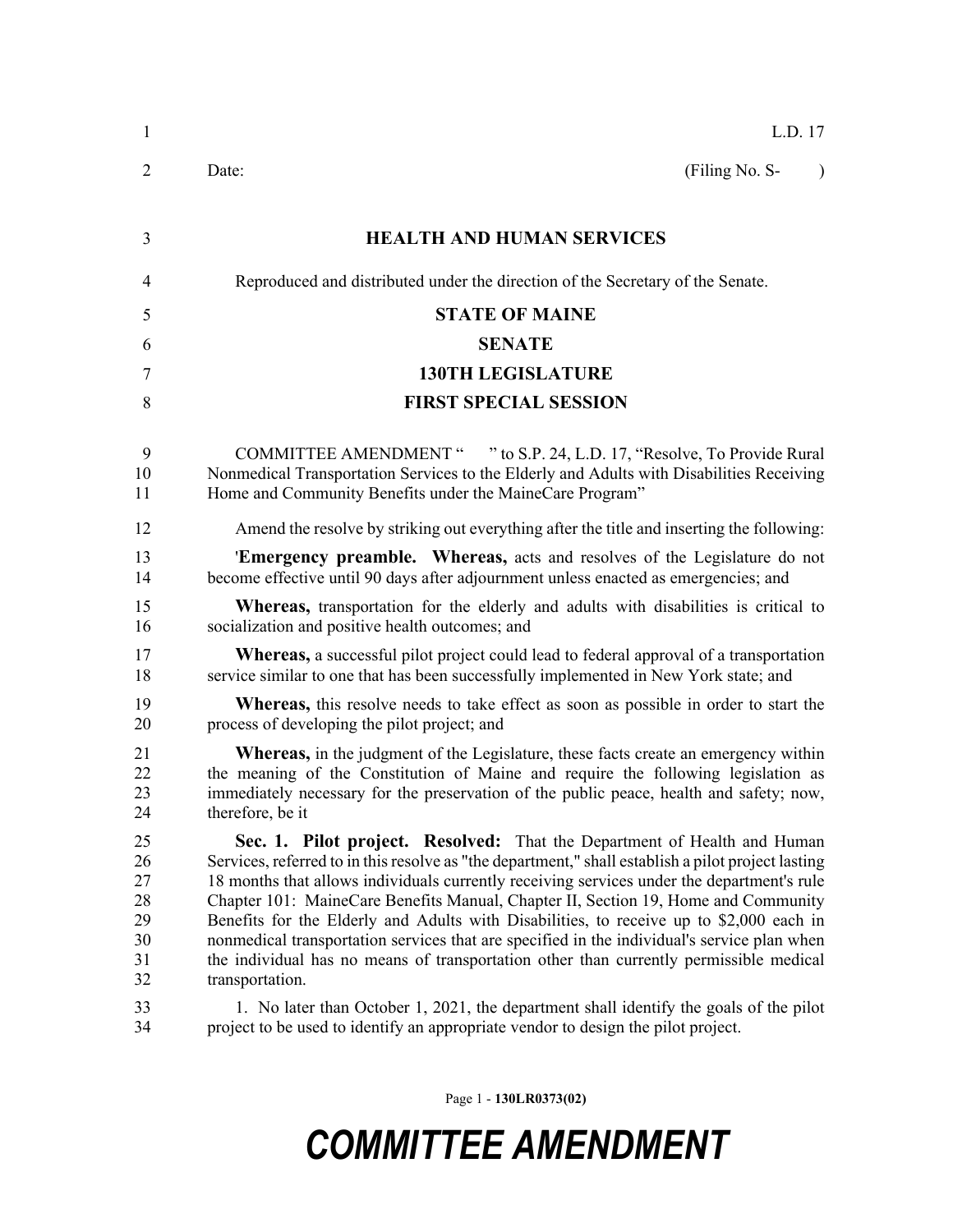1 2. No later than January 1, 2022, the department shall contract with a vendor that is an 2 academic or policy organization with relevant expertise to design the pilot project. The 3 vendor must include in the pilot project a mechanism for quantitative analysis and 4 evaluation to measure improvements in the social determinants of health of participants in 5 the pilot project. The contract with the vendor must include a final evaluation after the pilot 6 project has been completed.

7 3. The department shall provide written notice to individuals receiving services under 8 Section 19 regarding the pending availability of the pilot project and identify participants. 9 No later than January 1, 2023, the department shall implement the pilot project. The 10 duration of the pilot project must be 18 months.

11 4. No later than December 1, 2024, the vendor selected in subsection 2 or another 12 vendor if the selected vendor is no longer available or appropriate shall complete the final 13 pilot project evaluation.

14 5. No later than January 30, 2025, the department shall submit a report to the joint 15 standing committee of the Legislature having jurisdiction over health and human services 16 matters with the results of the pilot project including recommendations for applying the 17 pilot project's model for transportation to other populations receiving services from the 18 State under a MaineCare waiver program or state-funded program who face transportation 19 challenges, especially in rural areas of the State.

20 The committee may report out legislation based on the report to the First Regular Session 21 of the 132nd Legislature.

22 **Sec. 2. Appropriations and allocations. Resolved:** That the following 23 appropriations and allocations are made.

## 24 **HEALTH AND HUMAN SERVICES, DEPARTMENT OF**

## 25 **Long Term Care - Office of Aging and Disability Services 0420**

26 Initiative: Provides one-time funding for technology costs for updates to MaineCare to add 27 a pilot project and to track the cap in the member's plan of care.

| 28 | <b>GENERAL FUND</b>       | 2021-22 | 2022-23  |
|----|---------------------------|---------|----------|
| 29 | All Other                 | SO.     | \$13,920 |
| 30 |                           |         |          |
| 31 | <b>GENERAL FUND TOTAL</b> | \$0     | \$13,920 |

#### 28 **Long Term Care - Office of Aging and Disability Services 0420** 32

33 Initiative: Provides one-time funding for a contract to perform data analysis and report 34 writing.

| 35           | <b>GENERAL FUND</b>                                                                                                                     | 2021-22 | 2022-23  |
|--------------|-----------------------------------------------------------------------------------------------------------------------------------------|---------|----------|
| 36           | All Other                                                                                                                               | \$0     | \$60,000 |
| 37           |                                                                                                                                         |         |          |
| 38           | <b>GENERAL FUND TOTAL</b>                                                                                                               | \$0     | \$60,000 |
| $20^{\circ}$ | $\mathbf{I}$ Then $\mathbf{O}$ $\mathbf{O}$ $\mathbf{C}$ $\mathbf{f}$ is the set of $\mathbf{N}$ $\mathbf{I}$ $\mathbf{O}$ $\mathbf{A}$ |         |          |

#### 35 **Long Term Care - Office of Aging and Disability Services 0420** 39

40 Initiative: Provides one-time funding to develop a pilot project lasting 18 months that 41 provides nonmedical transportation services to individuals receiving services pursuant to 42 rule Chapter 101: MaineCare Benefits Manual, Chapter II, Section 19, Home and

Page 2 - **130LR0373(02)**

## *COMMITTEE AMENDMENT*